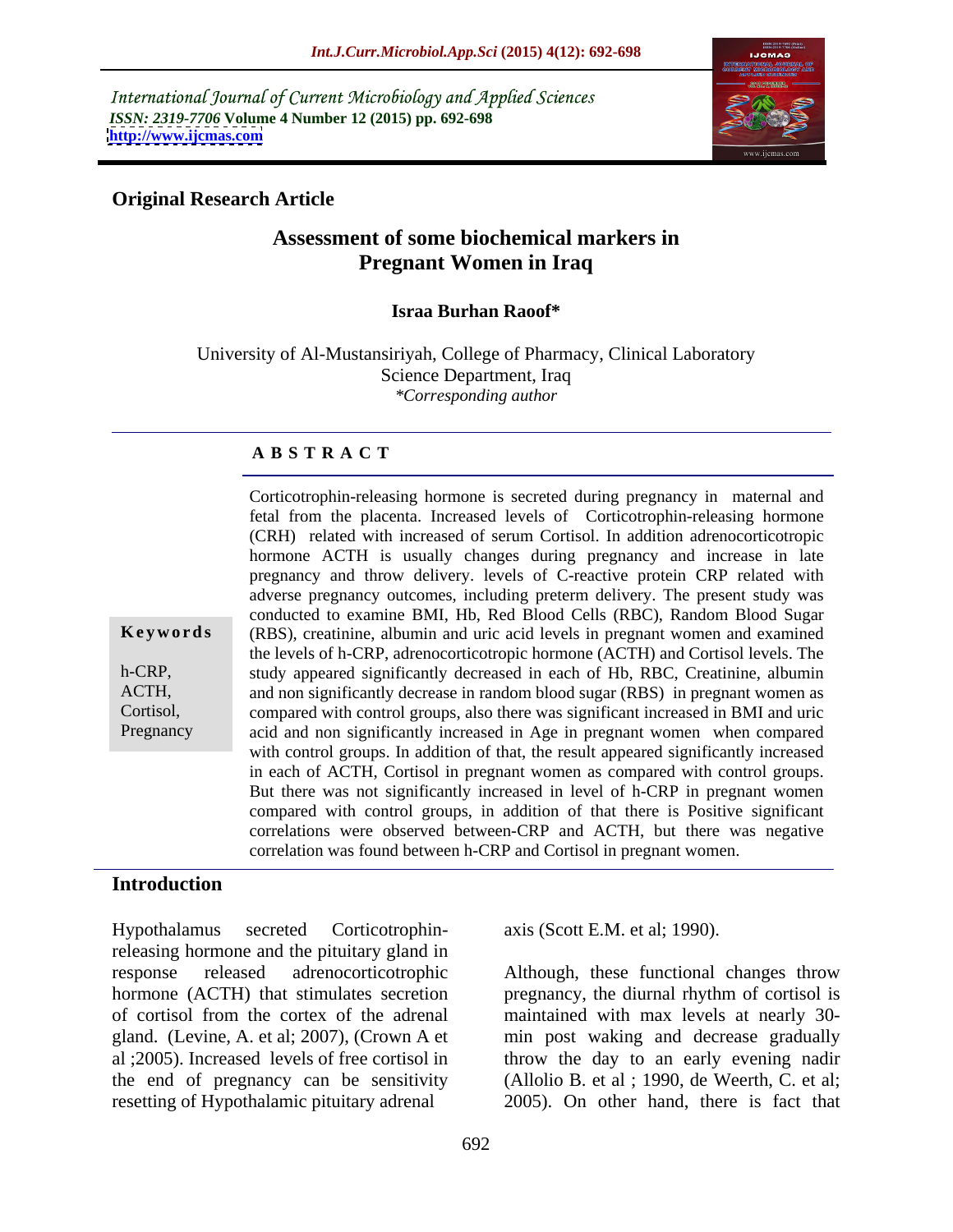axis differs by parity status (Rasheed, F. 1993; Vleugels M. et al., 1986).

And the fetus is protected from icreased maternal cortisol by the catabolic activity of Fifteen healthy subjects with age of  $(26.21 \pm$ enzyme placental 11b-hydroxysteroid- 4.33) and thirty pregnant women with age of dehydrogenase (Benediktsson, R. et al; 1997). In addition of that maternal free drowned from each pregnant women and cortisol can be influence directly in growth controls. Individual questions to controls of fetal and development (Seckl, J.R.et al., and pregnant women included: age, levels of 2004). Throw normal pregnancy, serum physical exercise, personal medical history, cortisol gradual elevated from the second previous history of diabetes mellitus and quarter. Elevated of Cortisol levels can be high blood pressure. In all participants, elevated of estrógens and elevated height, body weight and BMI were secondarily of Cortisol binding protein. measured using standard methods ACTH levels are increase gradually in the Biochemical tests included ACTH, Cortisol end of pregnancy and during delivery that detected by competitive (Lindsay JR et al., 2005). imunoluminometric assay where is the h-

Throw gestation the placenta can produce Corticotrophin-releasing hormone that **Statistical analysis** released with circulation of maternal, although this fact there is implications in Data was analysis by using a statistical adrenocorticotropic hormone regulation and package of SPSS (Statistical Packages of secretion of cortisol are not well known. Social Sciences- version 18). The level of (Guilhaume B; et al; 1992).also normal significance considered when P-value was pregnancy is related to suppression less than 0.05. inadequate of adrenocorticotropic hormone and cortisol throw the overnight **Results and Discussion** dexamethasone suppression test (Carr BR et al: 1981). Age was non significantly increased in

Originally discovered of C-reactive protein groups. On other hand significant increased (CRP) was by Tillett and Francis in 1930 in BMI of pregnant women when compared (Tillett WS et al; 1930). In addition of that, CRP consider as a marker of inflammatory process in pregnancy that can be predict adverse pregnancy outcome and try

activity of Hypothalamic pituitary adrenal therapies preventive well in time (Dhok, 2010).

## **Methods and Methods**

 $(25.00 \pm 1.08)$ , (five ml of venous blood was measured using standard methods. Biochemical tests included ACTH, Cortisol that detected by competitive CRP detected by nyocard reader (2).

## **Statistical analysis**

less than 0.05.

## **Results and Discussion**

pregnant women as compared with control to control groups as shown in Table (1).

that produced and secreted from liver under In addition of that there was significant the stimulation control (Vigushin DM et al ; decreased in each of Hb, RBC, Creatinine, 1993). Also CRP has a role in the innate albumin and non significant decrease in immunity system similar to immunoglobulin a random blood sugar (RBS) in pregnant G (IgG). CRP considered as early marker of women as compared with control groups, low grade inflammation and more utilities in also there was significant increased in uric the early detecting of pathophysiological acid when compared with control groups as decreased in each of Hb, RBC, Creatinine, shown in Table (2).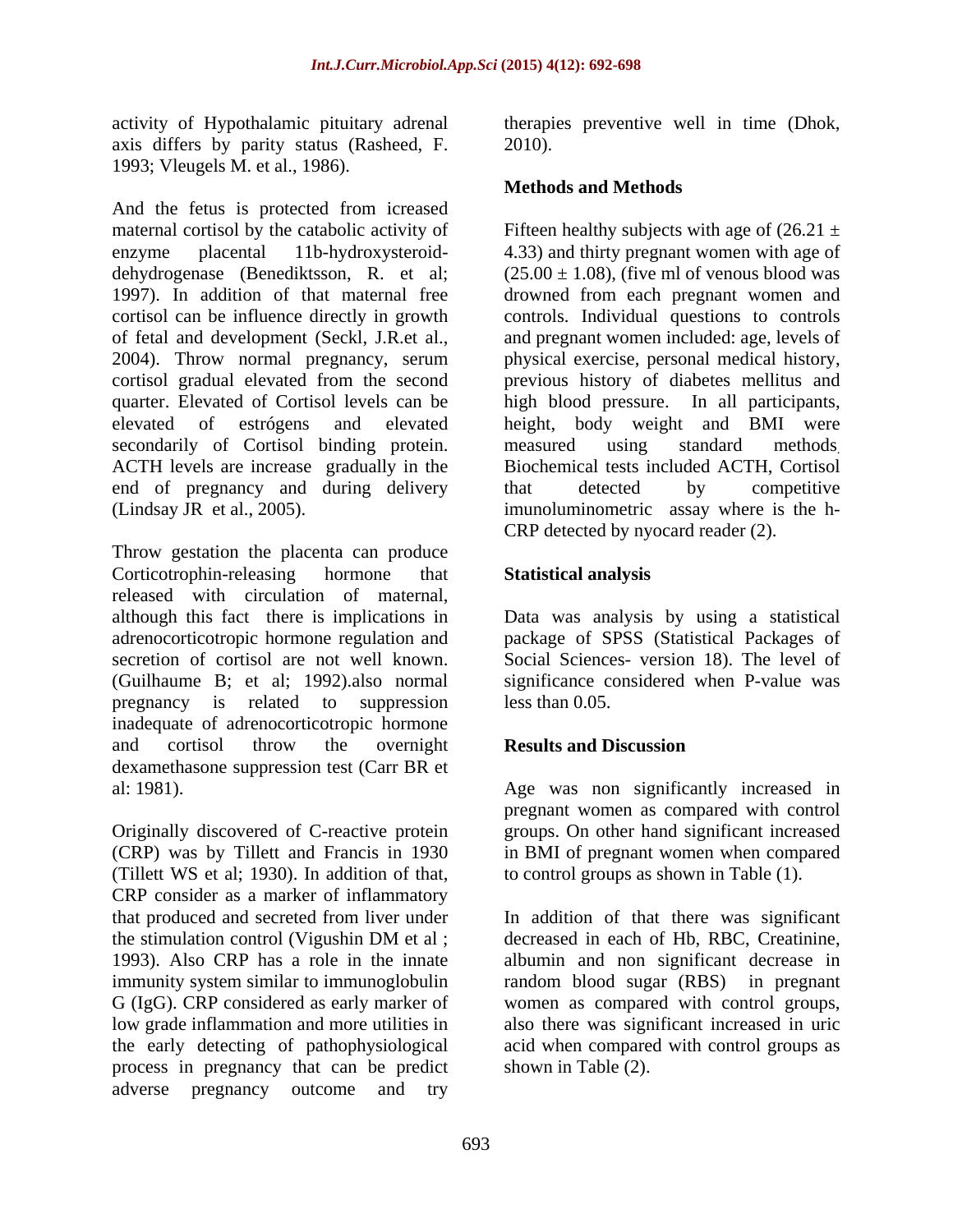The study appeared non significantly Hypothalamic pituitary adrenal axis is increased in hs-CRP in pregnant women as dramatically altered throw pregnancy compared to control groups also there was because expresses the genes for CRH significantly increased in each of ACTH and (hCRH mRNA) by the placenta (Petraglia F; Cortisol levels in pregnant women when et al: 1996). compared to control groups as shown in

hormone (CRH) response as increased in appeared of cortisol ability to stimulate of 1981).

dramatically altered throw pregnancy et al; 1996).

Table (3), Figure (1,2,3). Consistent with other studies found that The result in the current study appeared that course of pregnancy, with elevated greatest the increased of cortisol level in the early in occurring in the third trimester (King BR et pregnancy compared with non pregnancy al; 2001a) levels of ACTH throw pregnancy women (Barker DJP, 1998). The reach maximal levels during delivery and fetal/placenta corticotrophin-releasing labor (Lindsay JR et al; 2005). also in the maternal cortisol. (Kofman O ; 2002), in pregnancy as Compared with control (Raison CL et al; 2003). These facts (non-pregnant women) (Carr BR et al; The study appeared non significantly Hypothalamic pituitary adrenal axis is<br>increased in hs-CRP in pregnant women as dramatically altered throw pregnancy<br>significantly increased in each of ACTH and (hCRH mRNA) by the place levels of maternal CRH elevated over the study of Carr found ACTH levels increased 1981).

#### **Table.1** Clinical characteristics of the study groups

| Parameters<br>$Mean \pm St$ | Controls         | pregnant women                                                                     | P.value      |
|-----------------------------|------------------|------------------------------------------------------------------------------------|--------------|
| Age                         | $24.21 \pm 4.33$ | $25.80 \pm 6.08$                                                                   | 0.11         |
| BMI<br>(Kg/m2)              | $22.40 \pm 3.36$ | $25.00 \pm 1.88$                                                                   | $0.05^\circ$ |
|                             |                  | *Significant using spss for two independent means at significance * $(P \le 0.05)$ |              |

**Table.2** Comparison between biochemical parameters of controls and patients subjects

| parameters | Control                                                                                              | Pregnant<br>$(1-4$ momths) | Pregnant<br>$(5-9$ months) | p. value             |
|------------|------------------------------------------------------------------------------------------------------|----------------------------|----------------------------|----------------------|
| Hb         | $12.5 \pm 7.90$                                                                                      | $11.5 \pm 0.55$            | $10.74 \pm 1.08$           | $0.03^*$             |
| <b>RBC</b> | $5.1 \pm 1.2$                                                                                        | $3.20 \pm 0.83$            | $3.20 \pm 0.18$            | 0.047                |
| <b>RBS</b> | $102.2 \pm 9.95$                                                                                     | $89 \pm 5.72$              | $88.4 \pm 5.2$             | 0.075                |
| Creatinine | $0.92 \pm 0.08$                                                                                      | $0.60 \pm 0.18$            | $0.60 \pm 0.16$            | $\mathbf{0.01}^{**}$ |
| Albumin    | $4.70 \pm 0.34$                                                                                      | $3.58 \pm 0.37$            | $3.55 \pm 0.33$            | 0.004                |
| Uric acid  | $2.62 \pm 0.53$                                                                                      | $2.86 \pm 0.62$            | $4.22 \pm 0.25$            | $0.005$ **           |
|            | *Significant using spss for two independent means at significance * $(P \le 0.05)$ ** $(P \le 0.01)$ |                            |                            |                      |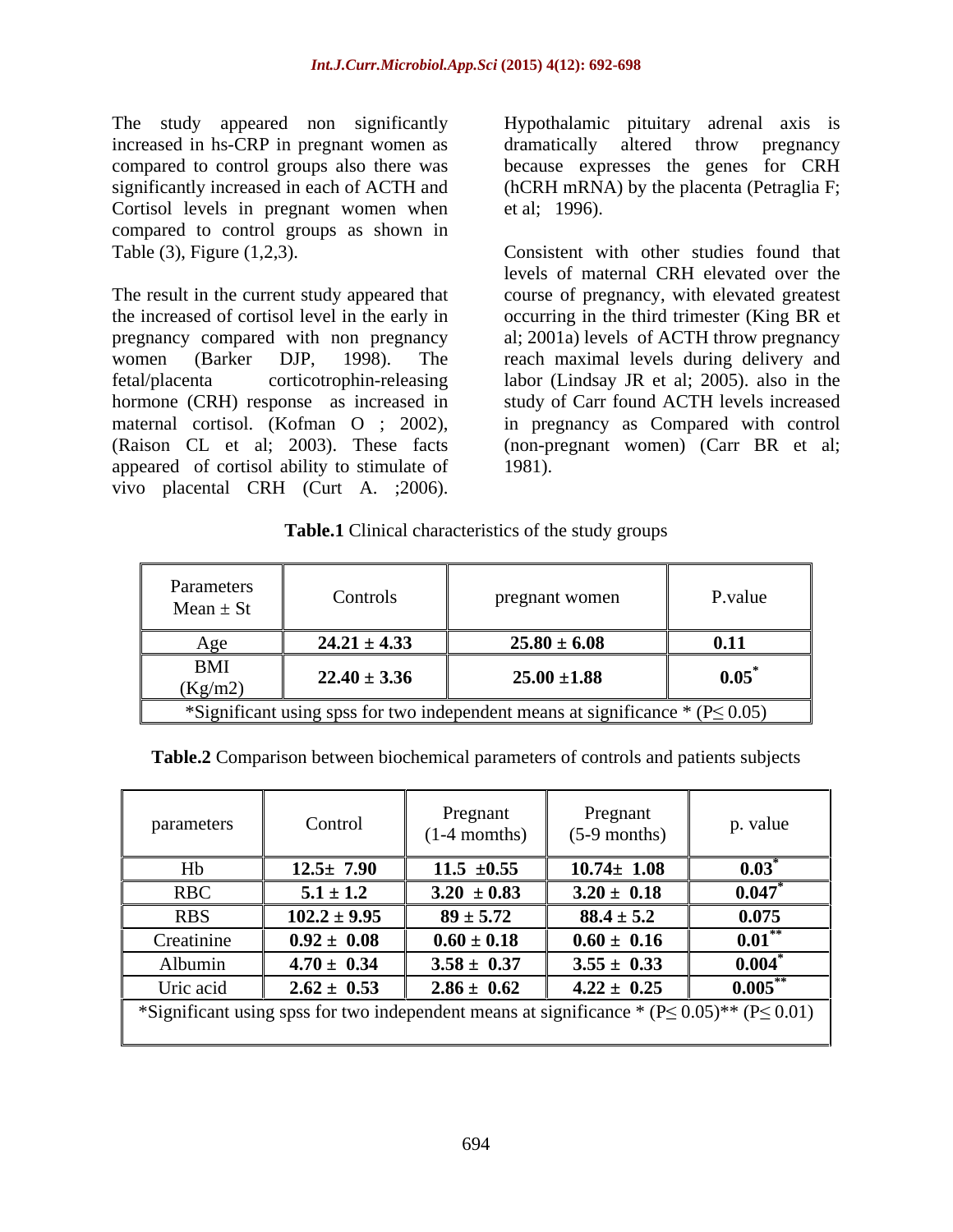| parameter<br>$Mean \pm St$ | Controls          | Pregnant women<br>$(1-4$ months of<br>pregnancy)                                                           | Pregnant women<br>$(4-9$ months of<br>pregnancy) | P. value     |
|----------------------------|-------------------|------------------------------------------------------------------------------------------------------------|--------------------------------------------------|--------------|
| h-crp<br>$(mg/L)^{1}$      | $3.61 \pm 0.55$   | $9.60 \pm 8.70$                                                                                            | $8.00 \pm 6.70$                                  | 0.212        |
| ACTH<br>(pg/ml)            | $4.65 \pm 0.60$   | $16.14 \pm 6.95$                                                                                           | $15.90 \pm 6.76$                                 | $0.021$ *    |
| Cortisol<br>(ng/ml)        | $76.34 \pm 16.23$ | $124.22 \pm 15.129$                                                                                        | $123.30 \pm 10.03$                               | $0.000^{**}$ |
|                            |                   | *Significant using spss for two independent means at significance * ( $P \le 0.05$ ),<br>** $(P \le 0.01)$ |                                                  |              |

**Table.3** Comparison between h-crp , ACTH and Cortisol of controls and patients subjects

## **Table.4** Correlation betweenh-CRP with other Biochemical parameters of pregnant women

|       |                    | <b>ACTH</b>                          | <b>Cortisol</b> |
|-------|--------------------|--------------------------------------|-----------------|
| h-CRP | <b>Porrelation</b> | 0.896                                | $-0.511$        |
|       | p.value            |                                      |                 |
|       | u correiau         | g significance at * ( $P \le 0.05$ ) |                 |

**Figure.1** Mean value of ACTH levels of controls and patients subjects

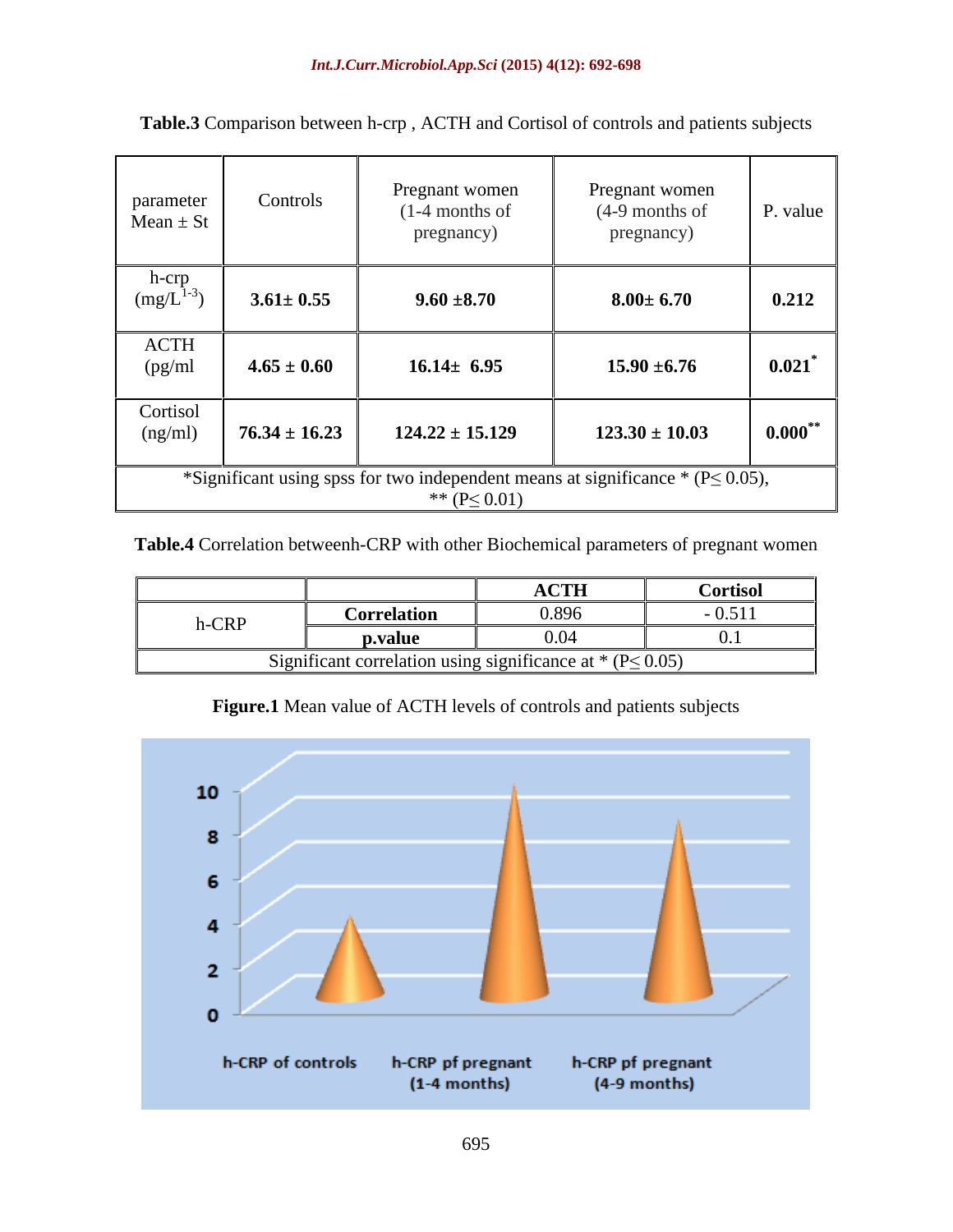#### *Int.J.Curr.Microbiol.App.Sci* **(2015) 4(12): 692-698**



**Figure.2** Mean value of ACTH levels of controls and patients subjects

**Figure.3** Mean value of Cortisol levels of controls and patients subjects

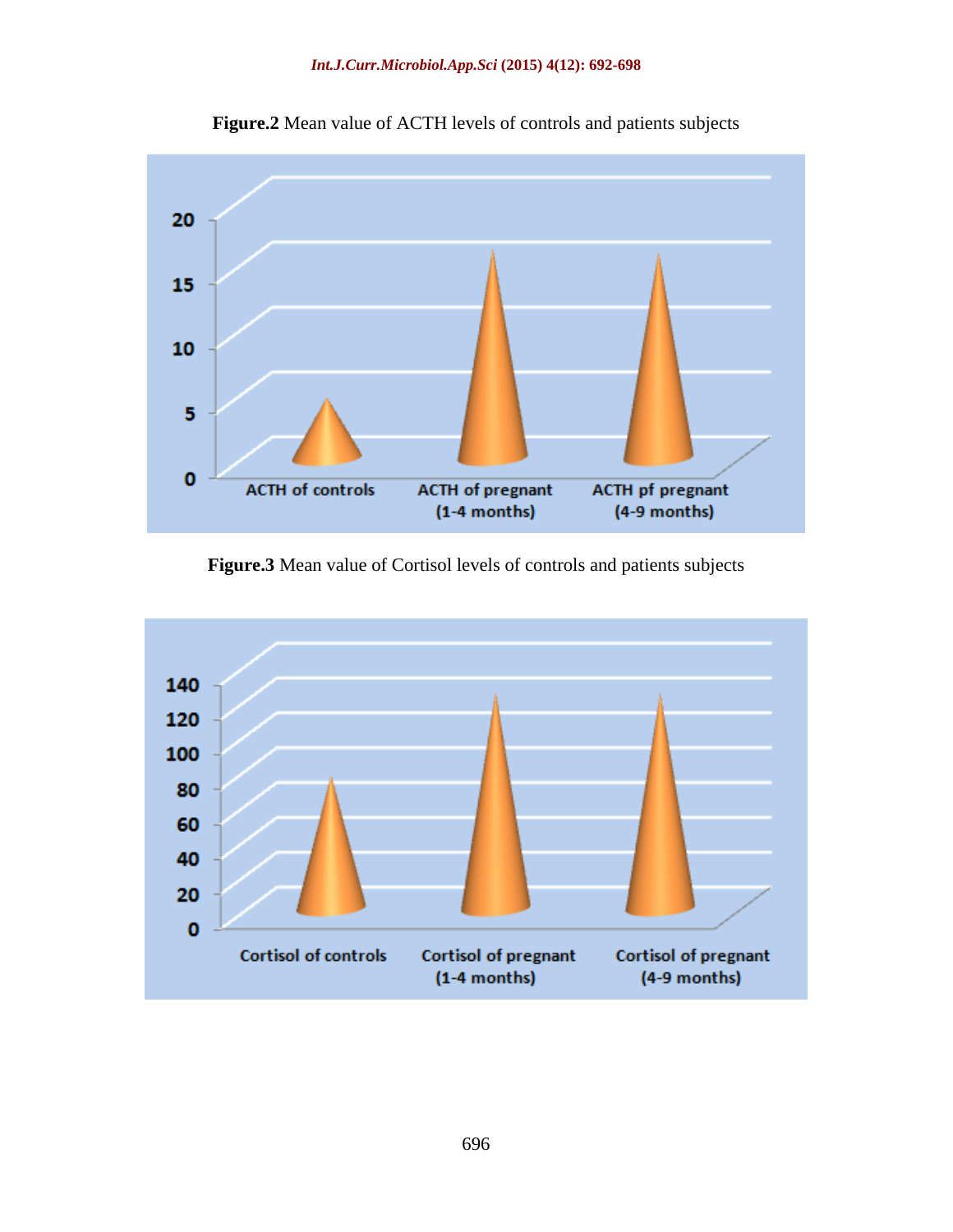The causes for increased ACTH during women; Psychoneuroendocrinology ; pregnancy in addition of include release of CRH and placental synthesis , there is Rasheed, F. ; (1993) ; Parity birthweight, desensitization of pituitary to cortisol feedback. The high levels of placental Vleugels M. et al; (1986); Cortisol levels in corticotrophin-releasing hormone in blood throw half latter of pregnancy are the main cause of increase cortisol throw pregnancy 118-121. (Magiakou MA et al; 1996). C-reactive protein (CRP) is studied as an inflammatory marker.(Vigushin DM et al; 1993), increased CRP levels measured during pregnancy related to outcomes adverse for examples intrauterine growth retardation and Seckl, J.R.et al; (2004); Glucocorticoid preeclampsia (Pitiphat W et al. ; 2005). That programming.; Ann. N. Y. Acad. Sci.; inflammatory changes Increased throw 1032; 63-84. pregnancy can be stimuli occurring at Lindsay JR et al; (2005); Cushing's different phases of pregnancy (Waranuch P; et al, 2005). Positive significant correlations experience and review of the literature. were observed between h-CRP and ACTH, but there was negative correlation was found Guilhaume B; et al; (1992); Cushing s between h-CRP and cortisol (Table. 4). Syndrome and pregnancy: etiologies

- studies;Phy- siol.Behav.; 90; 43-53
- Crown A et al  $;(2005)$ ; Why is the deficiency still controversial; a review 52:561-585.
- Scott E.M. et al; (1990); The increase in plasma and saliva cortisol levels in pregnancy is not due to the increase in Dhok A ; (2010); role of high se<br>corticosteroid-binding globulin levels: reactive protein adverse J. Clin. ; Endocrinol ;Metab.; 71; 639-
- Allolio B. et al ; (1990); Diurnal salivary cortisol patterns during pregnancy and
- de Weerth, C. et al; (2005); Cortisol awakening response in pregnant Raison CL et al; (2003); When not enough is

30; 902-907

- and cortisol. Lancet 341; 828
- human pregnancy in relation to parity and age; Am. J. Obstet ; Gynecol. 155; 118-121.
- Benediktsson, R. et al; (1997); Placental 11 beta-hydroxysteroid dehydrogenase: a key regula- tor of fetal glucocorticoid exposure. Clin.Endocrinol.(Oxf.) ;46 ; 161-166
- programming.; Ann. N. Y. Acad. Sci.; 1032; 63-84.
- Lindsay JR et al; (2005); Cushing's syndrome during pregnancy: personal ; J Clin EndocrinolMetab; 90; 3077.
- **References** Eur J Med. ; 1; 83-9. and prognosis in twenty-two patients. ; Eur J Med. ; 1; 83-9.
- Levine, A. et al; (2007); Measuring cortisol adrenocorticotropin and cortisol in human psychobiological Carr BR et al: (1981); Maternal plasma adrenocorticotropin and cortisol relationships throughout human pregnancy; Obstet Gynecol. ; 139; 416.
	- management of glucocorticoid fraction of pneumococcus; Exp Med; Tillett WS et al; (1930); Nonprotein somatic 52: 561-585.
	- of the literature ; Clin Endocrinol; Vigushin DM et al ; (1993); Metabolic and 63:483 92 scintigraphic studies of radioiodinated Vigushin DM et al ; (1993); Metabolic and human C-reactive protein in health and disease; J Clin Invest 91; 1351-7.
	- corticosteroid-binding globulin levels; Dhok A ;  $(2010)$ ; role of high sesentiity of creactive protein adverse pregnancy outcome: MGIMS; 15; 27 - 31
	- 644 Barker DJP. ; (1998); Mothers babies and health in later life, 2nd ed., Edinburgh; Churchill Livingstone.
	- after delivery: relationship to plasma Kofman O ; (2002); The role of prenatal corticotrophinreleasing-hormone; stress in the etiology of developmental Clin.Endocrinol; 33; 279-289. behavioural disorders<br>Weerth. C. et al: (2005): Cortisol Biobehav Rev ; 26:457–70 disorders ; Neurosci Biobehav Rev ; 26:457–70